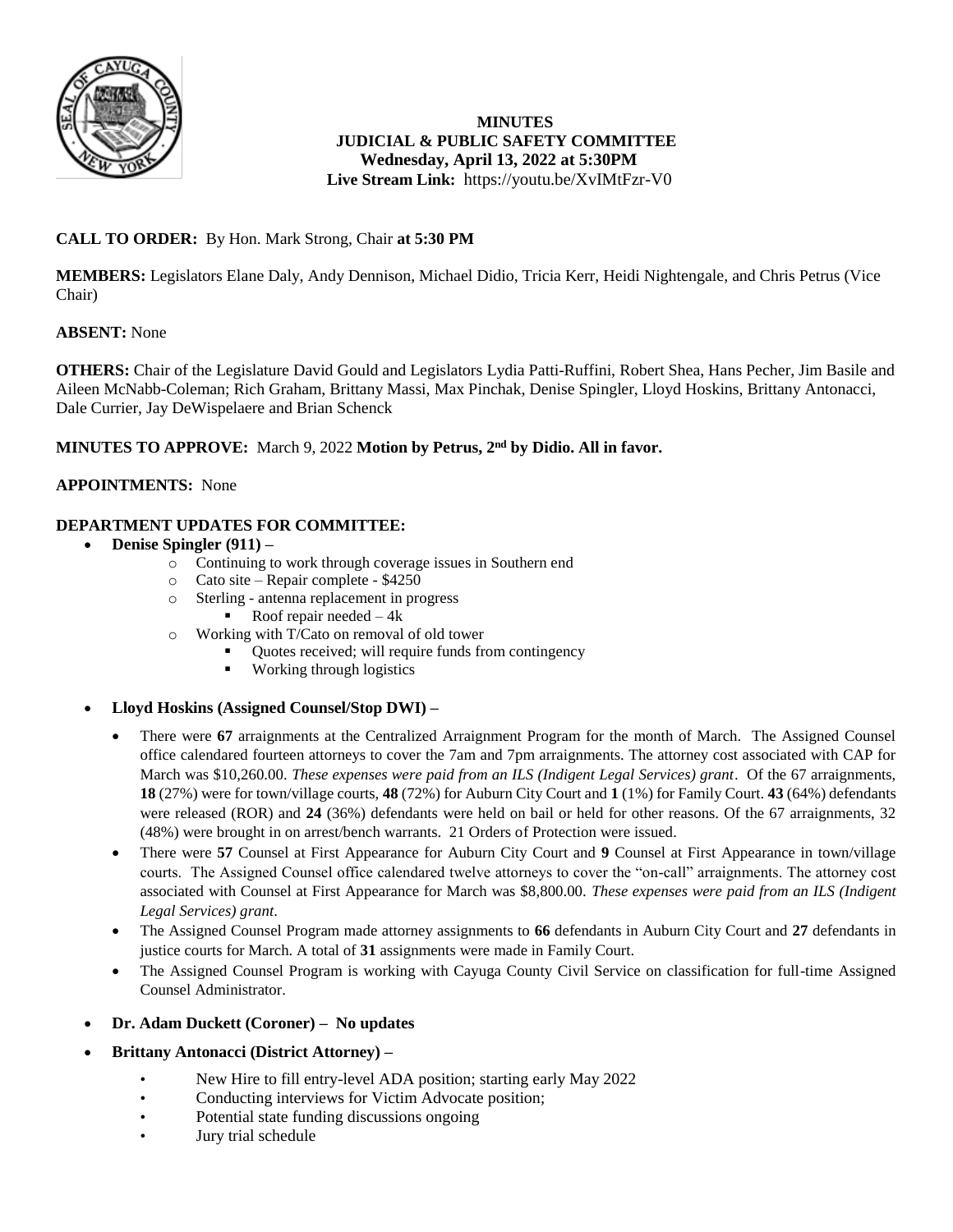- **Dale Currier (Fire/EMO) –**
- 1. PUBLIC SAFETY TRAINING CENTER IMPROVEMENT The EMO Director met with the Budget Director, Director of Purchasing, and the Director of Buildings and Grounds regarding the selection of an architect to begin planning the proposed updates for the training facility.

Input has also been sought from various fire training personnel for their initial input on the facility design.

- 2. REGIONAL EMS COUNCIL MEETING The EMO Director and Sam Giannettino attended the REMSCO meeting. Several discussions revolved around the ongoing shortage of EMS providers and people not taking EMS training.
	- 1. COUNTY OFFICE BUILDING CHANGES EMO staff met with the representative from Barton and LaGuidice regarding the space needed in the County Office Building to support EMO activities.
	- 2. NYSEG EMERGENCY RESPONSE EMO staff met with Mr. Tim Winderl from New York State Electric and Gas [NYSEG]. Mr. Winderl, the Auburn area emergency management representative for NYSEG, covered how the utility conducts pre-planning for large storms and their operational emergency response plan activation. The same emergency plan requirements apply to service areas in the County covered by Rochester Gas and Electric [RG&E].
	- 3. HAZARD MITIGATION PLAN LOCAL ADOPTION Thanks to the efforts of many Legislators and the EMO staff the County has surpassed the necessary 50% of municipalities formally adopting the 2022 FEMA /DHSES Hazard Mitigation Plan. This locks in the County's eligibility to apply for Hazard Mitigation Project funding as well as the local municipalities.
	- 4. HAZARD MITIGATION GRANT OPPORTUNITY EMO has provided all municipalities in the County with ongoing information regarding available grant funding to carry out some of the projects they identified when they did their local Hazard Mitigation Plan. *UPDATE:* The original funding notice provided for 75% grant funding for eligible projects. The percentage changed this week to 90% and EMO has reached out to make this information available to potential grant applicants.
- **Jay DeWispelaere (Probation) –**
	- o **Upcoming Contracts and Resolutions:** 
		- **Electronic Monitoring services**; discussions with Securus Monitoring Solutions to provide EM services for adults have been put on hold pending the outcome of hiring and promotions.
		- **Interpreter services**; occasionally the department has the need for interpreter services for various languages and sign language. To expedite scheduling an interpreter Aguirre Language Services has been contacted. Aguirre specifically provides Spanish language services. The department will explore other options with DSS and the Court system. Some money is budgeted (\$180.00) which is equivalent to two hours of translation services. For the 2023 budget a modest increase may be requested.
	- o **Alternatives to Incarceration Board;**
		- Meeting will be set up with county and Cayuga Counseling staff to complete the 2022-2023 plan.
		- Contracts and resolutions for the next plan year (July 1, 2022-June 30, 2023) will be forthcoming
		- Next ATI board meeting: TBD
	- o **Staff Vacancies;** 
		- A new Probation Supervisor has been promoted replacing the retired supervisor. The promotion was effective April 1, 2022
		- Interviews for promotion to Sr. Probation Officer have been completed. An announcement is upcoming pending a review of the nominees by the Director and both Supervisors.
		- Interviews for the Probation Officer vacancy created by the recent retirement are scheduled to begin April 12, 2022.
	- o **Ignition Interlock Device Conditional Discharge Monitor;**
		- The county is responsible for providing a monitor for sentences of a Conditional Discharge for a DWI conviction that include an Ignition Interlock Device (IID) as a condition of the sentence.
		- Cayuga Counseling Services has been providing this services, but is no longer interested.
		- After discussions with Chairman Gould, Lloyd Hoskins, Tracie Coulson, Lynn Marinelli, Diann Ferris, Sheriff Schenck and Acting DA Grome-Antonacci, a tentative decision was made to move the IID CD monitor to Probation.